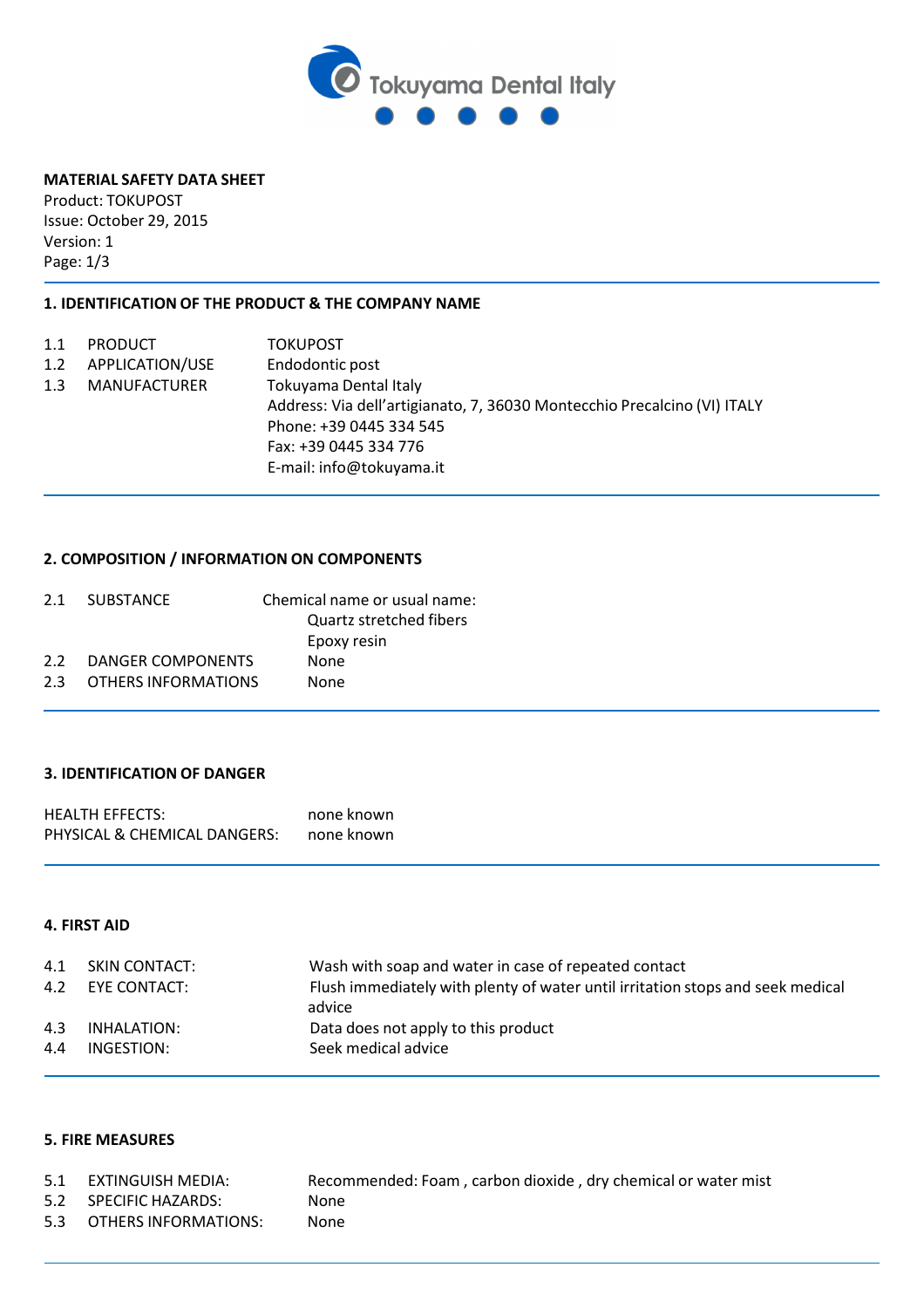

# **MATERIAL SAFETY DATA SHEET**

Product: TOKUPOST Issue: October 29, 2015 Version: 1 Page: 2/3

## **6. MEASURES IN CASE OF ACCIDENTAL DISPERSION**

| Follow the instructions in section 8<br>MEASURES FOR THE PROTECTION OF THE ENVIRONMENT: |  |
|-----------------------------------------------------------------------------------------|--|
| due to small amount dispose as ordinary waste contact local regulatory authority        |  |
| Recuperation: not applicable Elimination: Dispose of in accordance with local           |  |
|                                                                                         |  |
|                                                                                         |  |
| Only for professional use, all handling to take place in well-ventilated areas.         |  |
| No special recommendation. Store reserve in their box or another one at 2-28 °C         |  |
| The identified uses for this product are detailed in Section 1.2.                       |  |
|                                                                                         |  |
|                                                                                         |  |
|                                                                                         |  |
| Powder processing: The Producer Industry recommended exposure                           |  |
|                                                                                         |  |
|                                                                                         |  |
|                                                                                         |  |
| Avoid breathing dust while cutting; wear mask or cutting under liquid-                  |  |
| spray, eye protective measures: wear safety glasses during treatment                    |  |
|                                                                                         |  |

### **9. PHYSICAL & CHEMICAL PROPERTIES**

| 9.1 | Information basic physical and chemical Property |                       |  |
|-----|--------------------------------------------------|-----------------------|--|
|     | ASPECT:                                          | Solid                 |  |
|     | COLOR:                                           | Translucent.          |  |
|     | ODOR:                                            | <b>Odourless</b>      |  |
|     | <b>STATUS CHANGE:</b>                            | 117 °C                |  |
|     | <b>DENSITY:</b>                                  | Not determinated      |  |
|     | <b>VISCOSITY</b>                                 | Not applicable        |  |
|     | SOLUBILITY:                                      | In water: not soluble |  |
|     | рH                                               | Not applicable        |  |
|     | <b>FLASH POINT</b>                               | Not applicable        |  |
|     | OTHER:                                           | None                  |  |